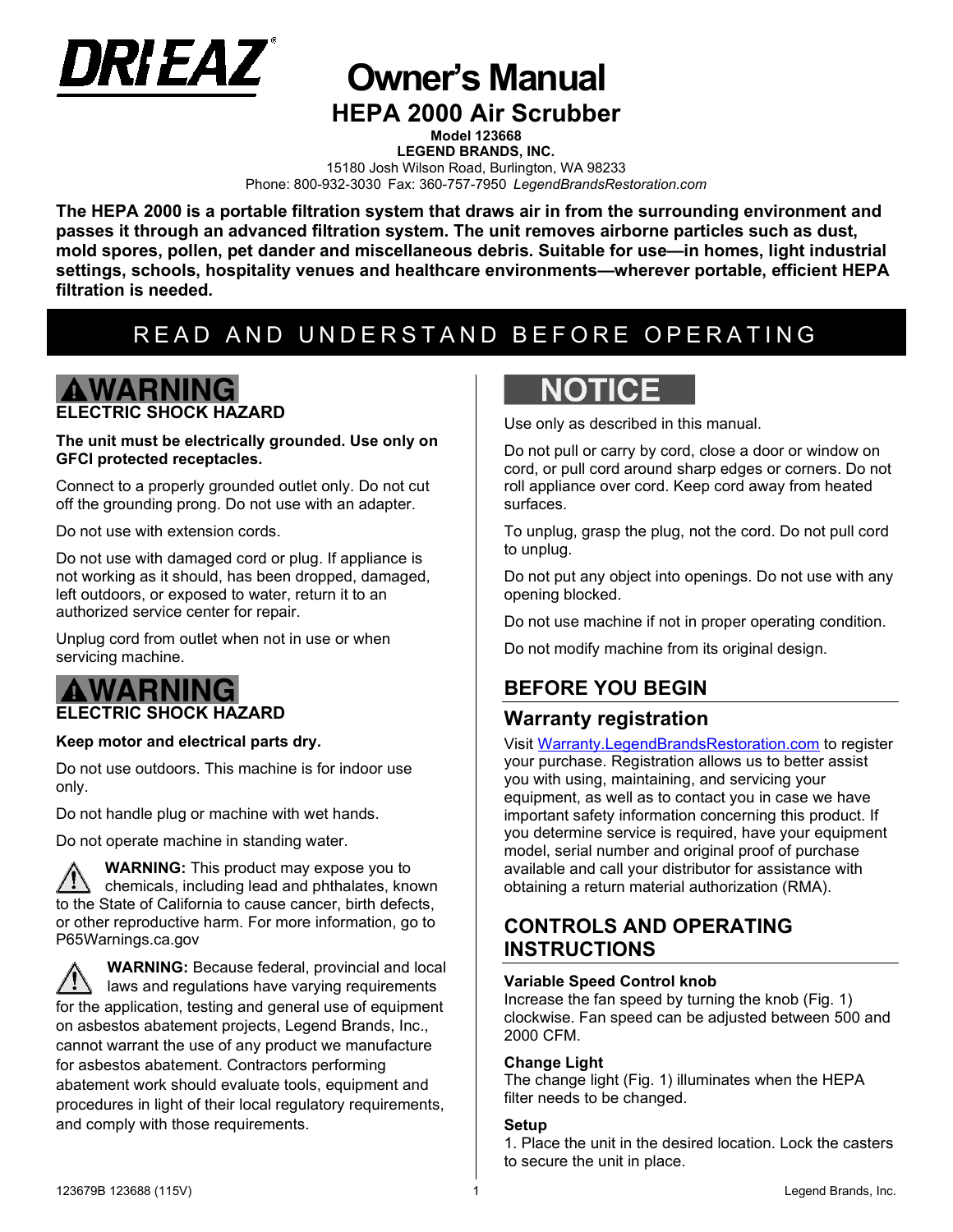2. If desired, attach ducting to the Filtered Air Outlet (Fig. 1).

3. Plug in to a grounded GFCI-protected 115-volt outlet. Switch the unit on by turning variable speed control clockwise (Fig. 1). Rotate knob to selected desired air movement.

**Note:** To maintain the optimal air change rate, consult the IICRC S520 standards, 10.3.1.

#### **Ducting options**

The HEPA 2000 has a ductable 12 in. outlet, suitable for use with rigid and layflat ducting.

#### **Negative Pressure Setup**

The HEPA 2000 can be configured to set up a negative pressure containment area. Install the unit outside the containment area to draw air out. Only professionals with the appropriate training should set up negative pressure containment areas.

## **MAINTENANCE**

#### **BEFORE EACH USE**

Inspect the electrical cord for damage. Look for fraying, cuts, or other damage. Do not use the unit if damaged. Contact your local distributor for a replacement cord.

#### **Filter Change Light**

The Change Filter Light illuminates when you need to change the HEPA filter. See Changing the HEPA filter (Fig. 2).

#### **When using the HEPA 2000 for water damage restoration:**

## **Fig 1: Changing the Prefilter**



**Inspect prefilter.** Look for accumulated dust and dirt that could restrict airflow through the filter into the unit. If any is visible, change out the prefilter.

#### **When using the HEPA 2000 for remediation:**

**After every job:** Replace both the filters to prevent cross-contamination. Clean the unit thoroughly (vacuum and damp wipe per IICRC S520, 10.11) before removing it from the containment area to avoid crosscontamination. Let the unit dry before installing clean filters.

## **About the filters**

The HEPA 2000 uses two types of disposable filters: prefilters and a HEPA filter. The prefilter section can be fitted with one or two filters. These prefilters are designed to capture larger airborne particles and to control odors, depending on the filter selected. The HEPA section is fitted with a filter designed to capture 99.97% of smaller particles down to 0.3 microns.

Filters should be replaced whenever they show visible accumulation of dust. For environments with a high volume of aerosolized particles, we recommend the use of two prefilters to extend the life of the HEPA filter.

Always replace the HEPA filter promptly when the Filter Change Light illuminates. Do not attempt to vacuum and reuse the HEPA filter.

#### **NOTICE: When using the HEPA 2000 on remediation projects, the filters should be changed and properly disposed of after every job.**

Replacement filters are available from your Dri-Eaz distributor.

## **CHANGING FILTERS**

**NOTICE: Always replace the HEPA filter when the Change Filter Light comes on.**

## **Fig 2: Changing the HEPA filter**